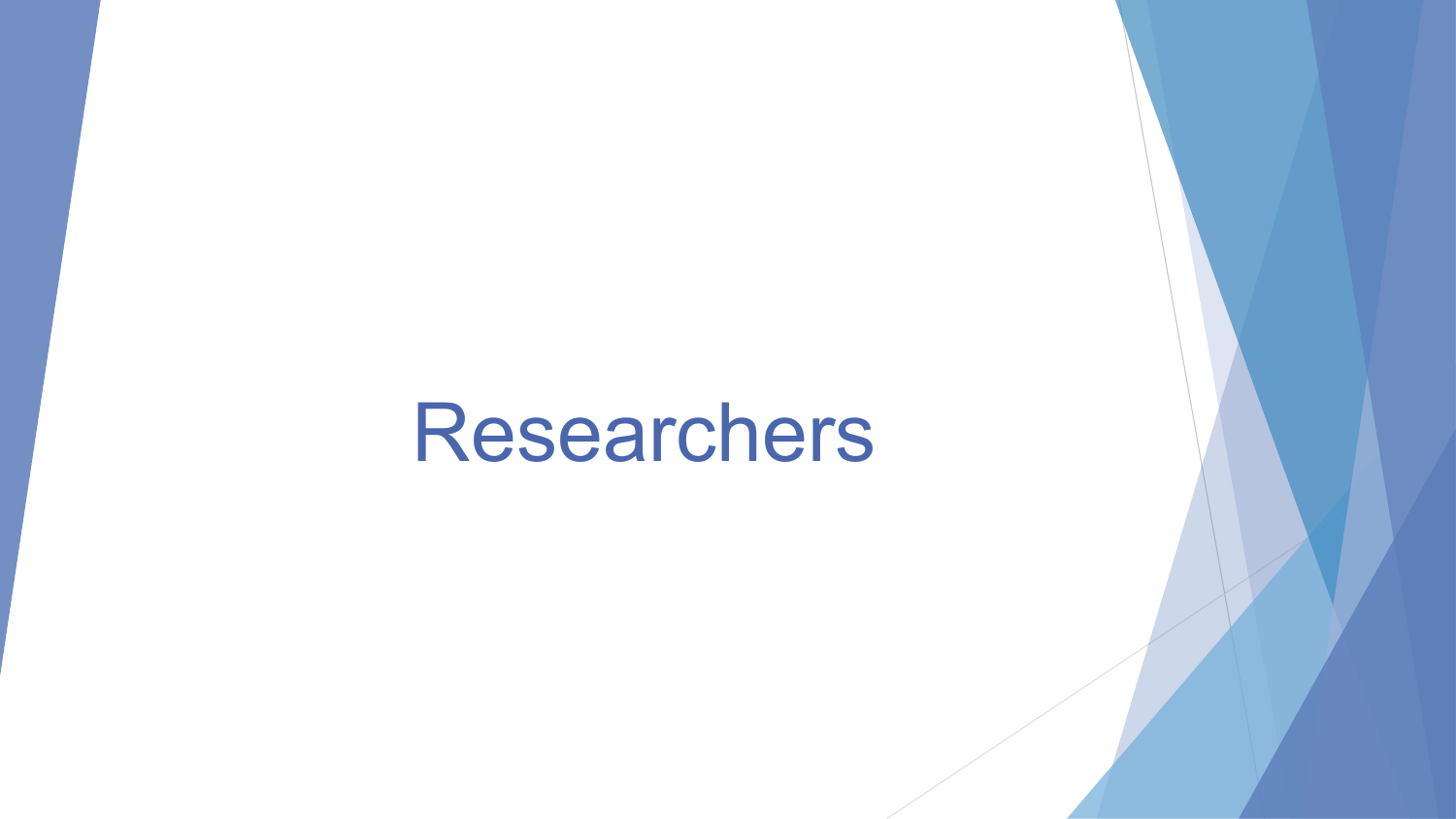#### Researchers at work

- Researchers want to make a significant contribution to improving the lives of community members
- ▶ Conduct research projects to assess health needs and potential targeted interventions in communities, but do not have access to community representatives to best interpret their findings in a meaningful way or to disseminate them throughout communities to make a sustained impact on health
- $\blacktriangleright$  Skills and resources can enhance community efforts to address local health needs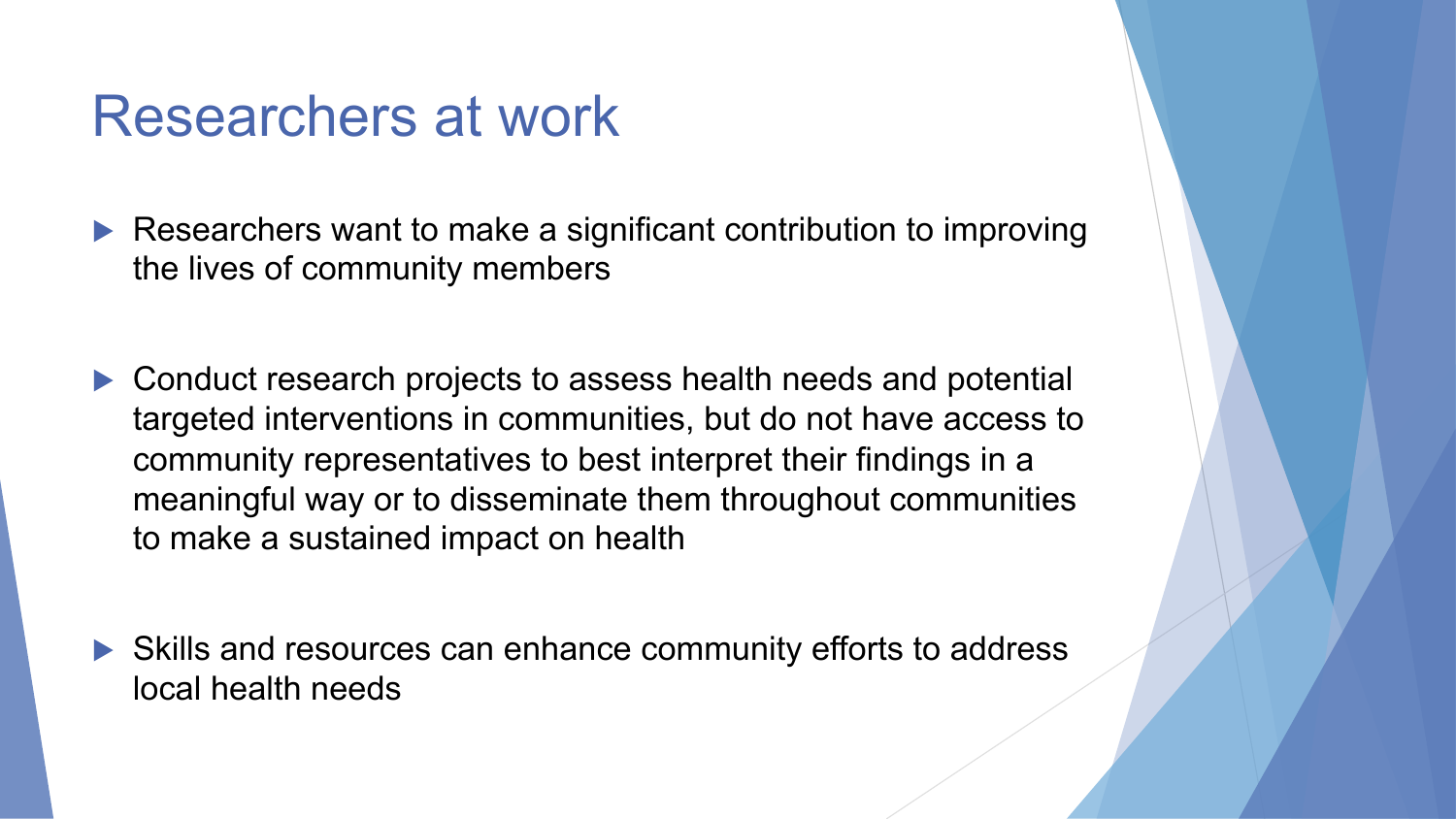### Role of research among researchers

- Improve health statuses of communities
- Make the clinician's practice more efficient and beneficial
- Improving health of a population by various designs and methods
- Listen to the community for ideas to improve the practice to better serve them
- $\blacktriangleright$  Further knowledge on topics of interest
- Opportunity to work with partners on future projects
- $\triangleright$  Connect with the local clinicians and community on a personal basis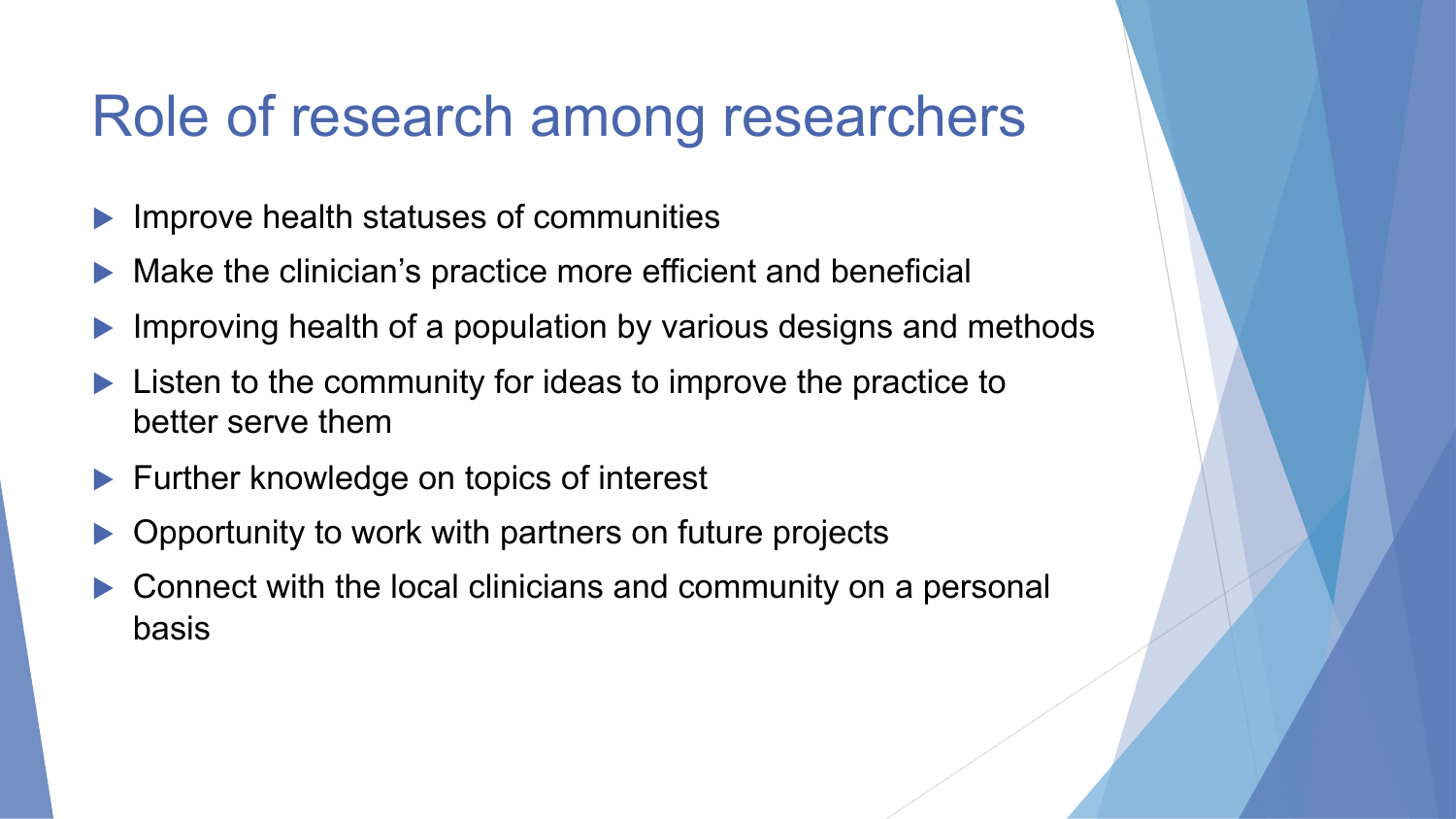## How do partnerships with clinicians benefit researchers?

- $\blacktriangleright$  Clinicians help researchers by...
	- $\triangleright$  Offering clinical expertise to the project
	- $\blacktriangleright$  Doing some ground work before, during, and after the project
	- $\blacktriangleright$  Providing a patient population for recruitment strategies
	- $\blacktriangleright$  Providing support
	- $\blacktriangleright$  Directing dissemination efforts
	- $\blacktriangleright$  Identifying other potential partners
	- $\blacktriangleright$  Recognizing key community leaders